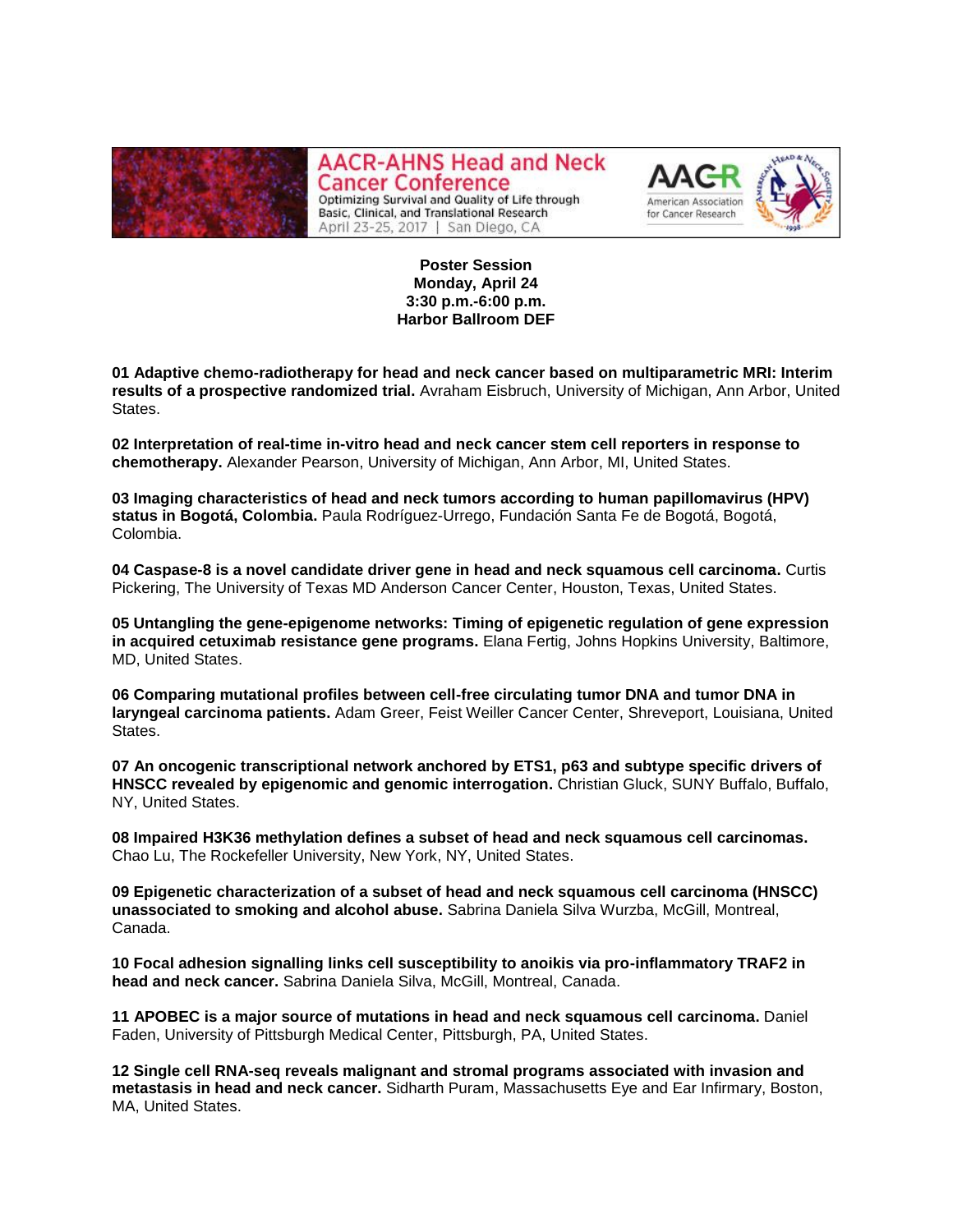**13 Next generation sequencing of cell free circulating tumor DNA in blood samples of recurrent and metastatic head and neck cancer patients.** Ashleigh Porter, UC San Diego, Moores Cancer Center, San Diego, California, United States.

**14 Elucidation of Genetic Susceptibility Genes Using Next-Generation Sequencing (NGS) Approach in Nasopharyngeal Carcinoma.** Maria Lung, University of Hong Kong, Hong Kong, Hong Kong.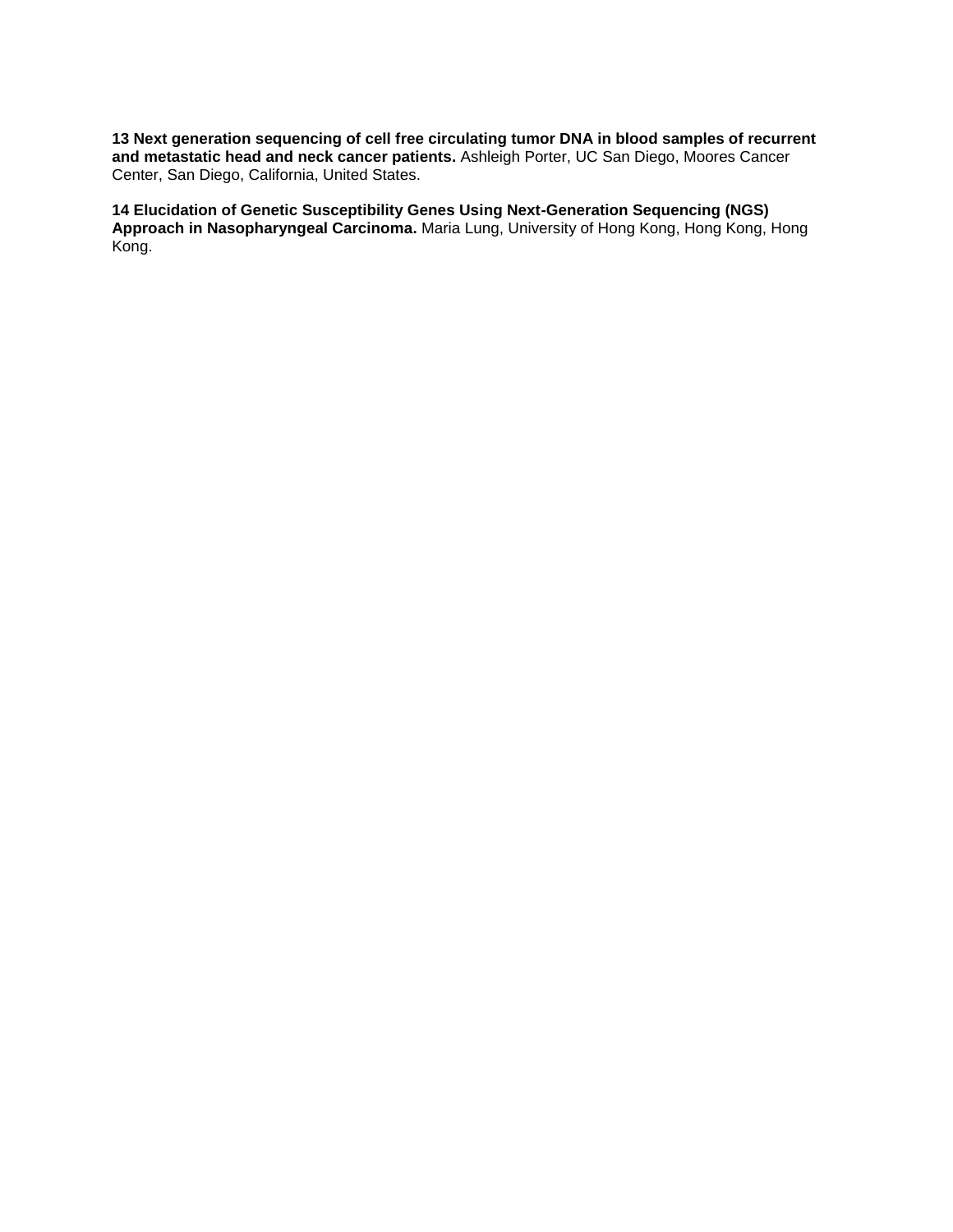**15 Utility of chemoradioselection for the optimization of treatment intensity in advanced hypopharyngeal and laryngeal carcinoma.** Muneyuki Masuda, National Kyushu Cancer Center, Fukuoka, Fukuoka, Japan.

**16 Targeting Metabolic Dysregulation for the Treatment of Radiation Fibrosis.** Xiao Zhao, Department of Otolarynglogy, University of Toronto, Toronto, Ontario, Canada.

**17 Patterns of neck nodal metastases and recurrence in human papilloma virus-associated oropharyngeal squamous cell carcinoma after neck dissection.** Madeleine Strohl, University of California San Francisco, San Francisco, CA, United States.

**18 Therapeutic potential of cold physical plasma in palliative cancer care: Introduction and perspectives.** Christian Seebauer, Department of Oral and Maxillofacial Surgery / Plastic Surgery, Greifswald, Germany.

**19 Establishment of an Upstream Head and Neck Precision Oncology Tumor Board.** Andrew Birkeland, University of Michigan, Ann Arbor, United States.

**20 Individualized Outcome Prognostication for Patients with Larynx Cancer.** Gregory Wolf, University of Michigan, Ann Arbor, MI, United States.

**21 Grading Dysphagia as a Toxicity of Head and Neck Cancer: Differences in Severity Classification based on MBS DIGEST and Clinical CTCAE Grades.** Ryan Goepfert, MD Anderson Cancer Center, Houston, Texas, United States.

**22 Radiation Induce And De-Novo Squamous Cell Carcinoma Of The Temporal Bone - A Comparison.** Raymond Tsang, University of Hong Kong, Hong Kong, Hong Kong.

**23 A Flexible Next Generation Robotic System For Transoral Robotic Nasopharyngectomy – A Comparative Preclinical Study.** Raymond Tsang, University of Hong Kong, Hong Kong, Hong Kong.

**24 Comparison of full-thickness versus split-thickness skin graft reconstruction of scalp defects.**  Xue Zhao, University of Michigan, Ann Arbor, Michigan, United States.

**25 Optimizing Patient Selection for Total Laryngectomy versus Larynx-Preservation Chemoradiotherapy for Locally Advanced Laryngeal Squamous Cell Carcinoma: An Analysis of the National Cancer Data Base.** Minh Tam Truong, Boston Medical Center, Boston University School of Medicine, Boston, MA, United States.

**26 Exosomal microRNA as salivary biomarkers of head and neck squamous cell carcinoma.** Scott Langevin, University of Cincinnati, Cincinnati, OH, United States.

**27 Ablative Radiotherapy Sensitizes tumors to PD-L1 checkpoint blockade in Squamous Cell Carcinoma of the Head and Neck.** Sana Karam, University of Colorado Denver - Anschutz Medical Campus, Aurora, Colorado, United States.

**28 Identifying mechanisms of PD-L1 regulation in HNSCC.** Jacqueline Mann, University of Michigan, Ann Arbor, Michigan, United States.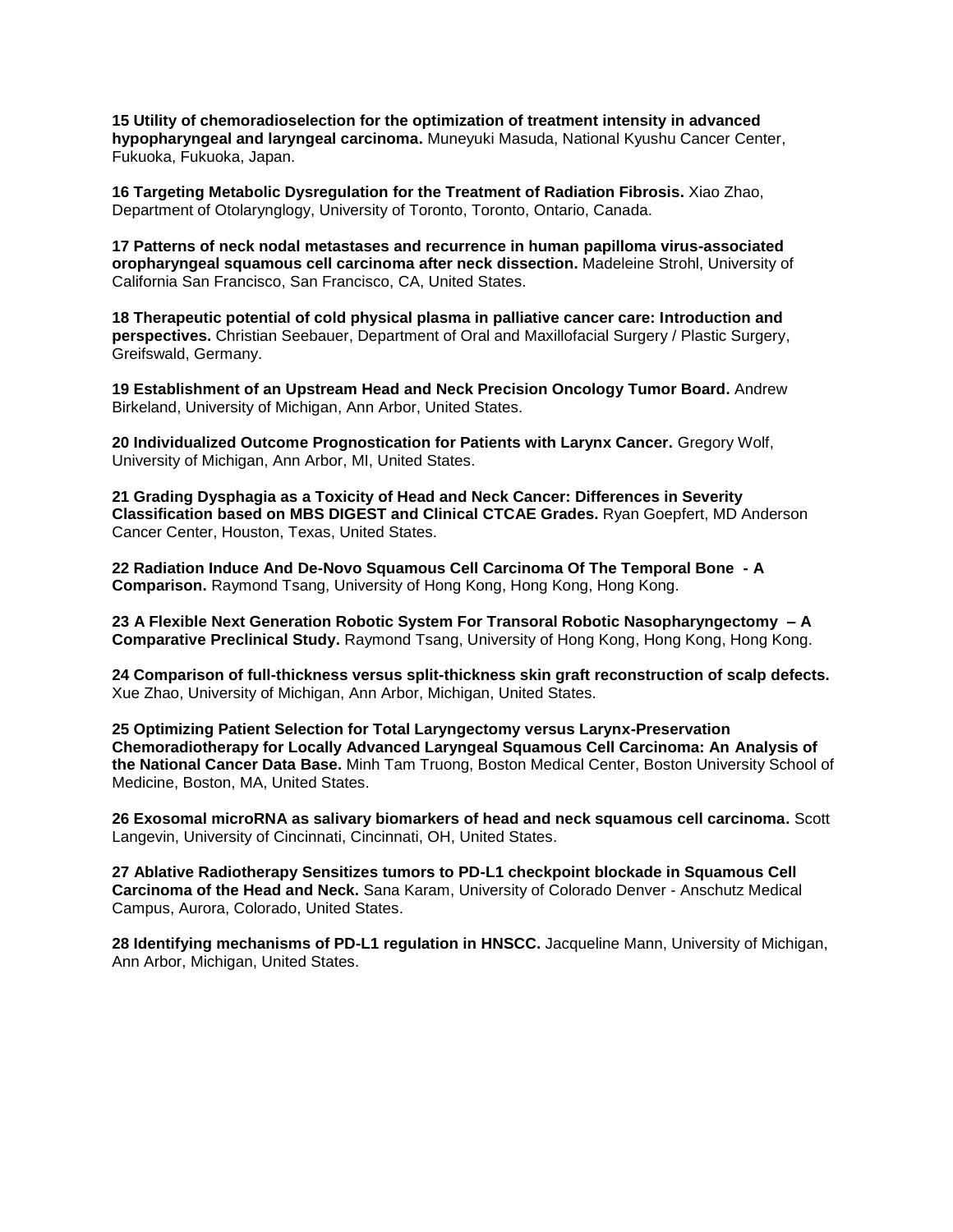**29 Mechanistic link between Phosphatidylinositol-4,5-Bisphosphate 3-Kinase Catalytic Subunit Alpha (PIK3CA) activity and PDL1 expression in head and neck squamous cell carcinoma (HNSCC).** Nicole Michmerhuizen, University of Michigan, Ann Arbor, United States.

**30 Small molecule profiling uncovers the landscape of combinatorial PI3K inhibitor responses in HNSCC.** Nicole Michmerhuizen, University of Michigan, Ann Arbor, MI, United States.

**31 The INSPIRE trial: A randomized trial of neoadjuvant and adjuvant therapy with the IRX-2 regimen in patients with newly diagnosed stage II, III, or IVa squamous cell carcinoma of the oral cavity.** Gregory Wolf, University of Michigan, Ann Arbor, MI, United States.

**32 The effect of low dose fractionated versus high dose hypofractionated radiotherapy on antitumor immunity.** Megan Morisada, National Institutes of Health, Bethesda, MD, United States.

**33 CEACAM1 Blockade Increases NK Cell Cytotoxicity in Head and Neck Squamous Cell Carcinoma.** Kenric Tam, Stanford School of Medicine, Stanford, CA, United States.

**34 Wee1 inhibition sensitizes tumor cells with variable antigenicity to T cell mediated lysis.** Ellen Moore, National Institutes of Health, Bethesda, MD, United States.

**35 Chemo-Radiotherapy Induces Tolerogenic STAT3 Signaling in Circulating Myeloid-Derived Suppressor Cells in Patients with Head and Neck Squamous Cell Carcinoma (HNSCC).** Haejung Won, City of Hope, Duarte, CA, United States.

**36 Changes in cellular and molecular immune markers in the peripheral blood of patients undergoing chemotherapy and radiation for squamous cell carcinoma of head and neck: A prospective pilot study.** Sagus Sampath, City of Hope National Medical Center, Duarte, California, United States.

**37 Anti-OX40 (MEDI6469) prior to definitive surgical resection in patients with head and neck squamous cell carcinoma.** R. Bryan Bell, Providence Cancer Center, Portland, OR, United States.

**38 Development of a DC-targeted microvesicle vaccine to intercept the progression of oral preneoplasia to cancer.** R. Bell, Earle A. Chiles Research Institute, Providence Cancer Center, and the Head and Neck Institute, Portland, OR, United States.

**39 Natural Killer cells from primary human head and neck squamous cell carcinomas upregulate inhibitory molecules NKG2A and PD-1.** Michael Korrer, Vanderbilt University, Nashville, Tennessee, United States.

**40 Immune evasion mechanisms of Smad4 mutant squamous cell carcinomas.** Xiao-Jing Wang, University of Colorado Anschutz Medical Campus, Aurora, CO, United States.

**41 Proteomic stratification of HPV(+) oropharyngeal squamous cell carcinoma identifies targets in insulin receptor signaling within nonresponders.** Allen Ho, Cedars-Sinai Medical Center, Los Angeles, CA, United States.

**42 Identification of gene expression patterns distinguishing responders and non-responders to induction chemotherapy in sinonasal undifferentiated carcinoma.** Yoko Takahashi, The University of Texas MD Anderson Cancer Center, Houston, Texas, United States.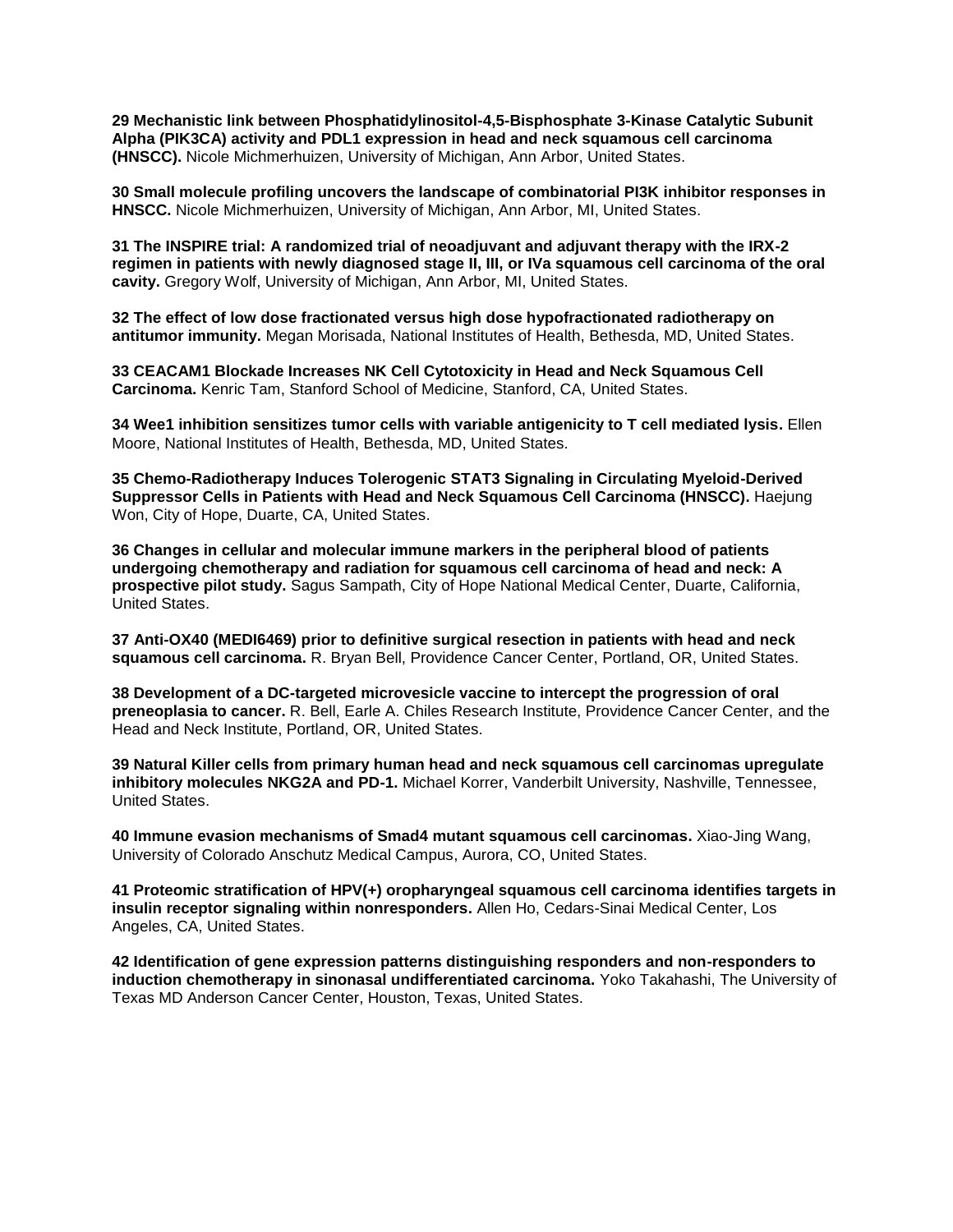**43 DeSigN identifies CDK4/6 inhibitors for the treatment of head and neck cancer.** Sok Ching Cheong, Cancer Research Malaysia, Subang Jaya, Malaysia.

**44 Synergistic antitumor activity of olaparib combined with AZD1775 in head and neck squamous cell carcinoma.** Hideaki Takahashi, University of Texas, MD Anderson Cancer Center, Houston, Texas, United States.

**45 Development of a molecular diagnostic tool for more precise diagnosis of oral squamous cell carcinoma.** Daniela Elena Costea, University of Bergen, Bergen, Norway.

**46 Validation of potential predictive DNA methylation biomarkers for Head and Neck Squamous Cell Carcinoma anatomic subsite.** Bianca Rivera, University of Puerto Rico, Rio Piedras Campus, San Juan, PR, United States.

**47 Pharmacologic inhibition of JARID1B attenuates a subset of its functions in oral cancer progression.** Devraj Basu, The University of Pennsylvania, Philadelphia, PA, United States.

**48 Targeting IL-1 signaling to improve tumor response to erlotinib in HNSCC.** Andrean Simons, The University of Iowa, Iowa City, IA, United States.

**49 Simultaneous Quantification of HPV Oncogene (E6, E7 mRNA) and PD-L1 Protein Expression in Oral Cancer Samples Using Flow Cytometry.** Rian Morgan, IncellDx, Menlo Park, California, United States.

**50 Plasma concentrations of the DEK oncogene correlate with pathological variables in a casecontrol study of patients with HNSCC.** Lisa Privette Vinnedge, Cincinnati Children's Hospital, Cincinnati, OH, United States.

**51 Potential and challenges in co-targeting mTORC and EGFR signaling as a therapeutic strategy in HNSCC.** Randall Kimple, University of Wisconsin Madison, Madison, WI, United States.

**52 Dynamic Rewiring of Apoptotic Signaling Networks by Combined EGFR/FRGR Inhibition Enhances Killing of Head and Neck Squamous tumor by DNA Damage.** Yogesh Dayma, The David H. Koch Institute for Integrative Cancer Research, Cambridge, MA, United States.

**53 CORO1B amplification and overexpression increases lethality and drives tumor invasiveness in 11q13 amplified HNSCC.** Jessica Allen, West Virginia University, Morgantown, WV, United States.

**54 Genome-wide CRISPR screen identifies potential therapeutic combination of EGFR and FGFR inhibitors in oral cancer.** Megan Ludwig, University of Michigan, Ann Arbor, Michigan, United States.

**55 SET protein as a therapeutic target in Head and Neck Squamous Cell Carcinoma.** Renata Goto, University of Sao Paulo, Ribeirao Preto, Sao Paulo, Brazil.

**56 SMAD4-deficient HNSCCS are selectively sensitive to combined radiation and PARP inhibition.**  Ariel Hernandez, University of Colorado, Anschutz Medical Campus, Aurora, CO, United States.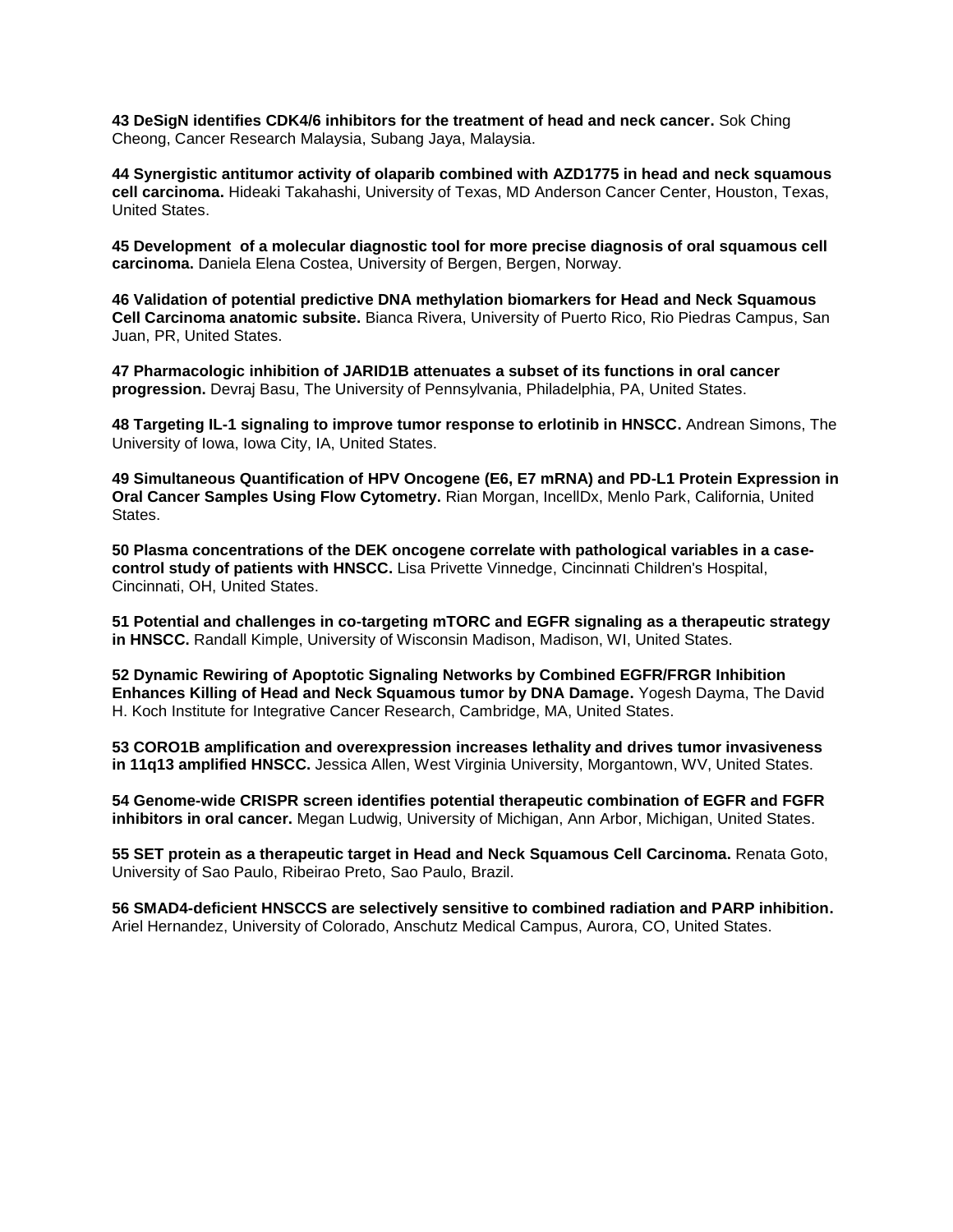**57 Detection of cell-free circulating tumor DNA in plasma as a biomarker for treatment-response, prognosis, and recurrence in head and neck squamous cell carcinoma.** Stefanie Saunders, Boston University Medical Center, Boston, MA, United States.

**58 Therapeutically targeting the cell cycle in head and neck cancer.** Ahmed Diab, Fred Hutchinson Cancer Research Center, Seattle, Washington, United States.

**59 Novel mechanisms-guided treatments for betel-nuts related head and neck squamous cell carcinoma in Taiwan.** Jo-Pai Chen, National Taiwan University Hospital, Yun-Lin Branch, Yun-Lin, Taiwan, Taiwan.

**60 Characterization of papillary thyroid carcinoma primary cell culture derived cancer stem like cells.** Steve Lee, Loma Linda Unversity, Loma Linda, CA, United States.

**61 Overcoming acquired resistance to PI3K inhibitors in head and neck squamous cell carcinoma with combination treatment.** Aviram Mizrachi, Rabin Medical Center, Petah Tikva, Israel.

**62 Loss of PERP p53/p63 Target Gene May Indicate Tumorigenesis at the Margin and Local Recurrence.** Amanda Simmons, Stanford University, Stanford, CA, United States.

**63 Mutation Profiling of Olfactory Neuroblastoma, Establishment of Novel Olfactory Neuroblastoma Cell Line Models and Results from Drug Screening.** Matt Lechner, Cancer Institute, University College London, London, United Kingdom.

**64 ABNORMAL SPLICING EVENTS IN ADENOID CYSTIC CARCINOMA.** Patrick Ha, University of California Department of Otolaryngology, San Francisco, CA, United States.

**65 Genomic and functional correlates from a phase II clinical trial of trametinib in surgically resectable oral cavity squamous cell carcinoma.** Paul Zolkind, Washington University School of Medicine, Saint Louis, MO, United States.

**66 c-Fos: A new player in promotion of cancer stem-like cell properties in head and neck squamous cell carcinoma.** Ratna Ray, Saint Louis University, St. Louis, MO, United States.

**67 HER3 crosstalk with HPV16-E6E7 is a feedback resistance mechanism to PI3K-targeted therapies in head and neck cancer.** Toni Brand, University of California San Francisco, San Francisco, CA, United States.

**68 Functional interactions of HPV and PARP-1 in head and neck cancer.** Cyril Gary, Yale University School of Medicine, Department of Surgery, Division of Otolaryngology, New Haven, CT, United States.

**69 Proton versus photon irradiation induced cell death in head and neck cancer cells with different human papillomavirus status.** Li Wang, The University of Texas M.D. Anderson Cancer Center, Houston, TX, United States.

**70 PARP1 as a potential therapeutic target in Merkel cell carcinoma.** Renata Ferrarotto, University of Texas MD Anderson Cancer Center, Houston, Texas, United States.